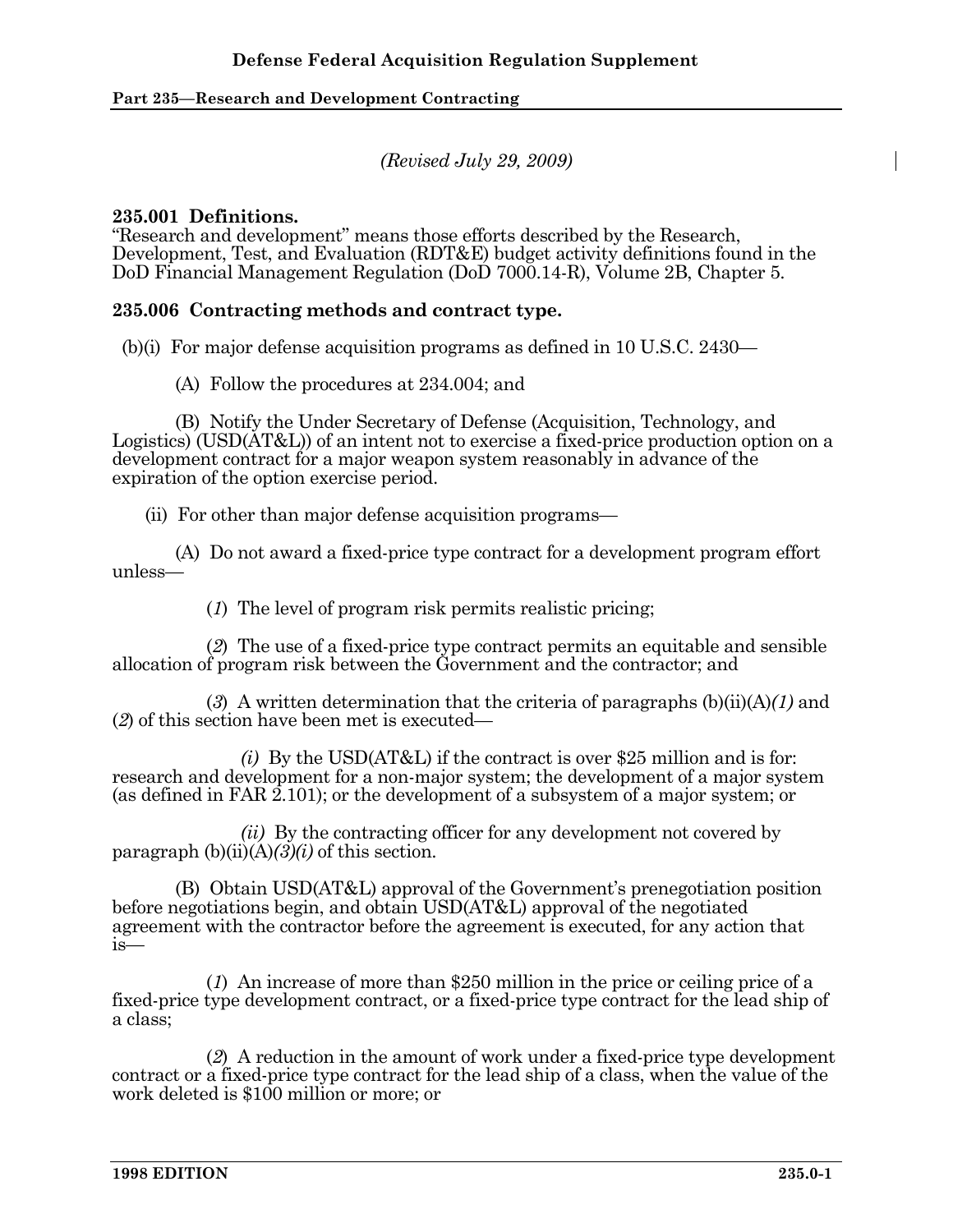(*3*) A repricing of fixed-price type production options to a development contract, or a contract for the lead ship of a class, that increases the price or ceiling price by more than \$250 million for equivalent quantities.

#### **235.006-70 Manufacturing Technology Program.**

In accordance with 10 U.S.C. 2521(d), for acquisitions under the Manufacturing Technology Program—

(a) Award all contracts using competitive procedures; and

 (b) Include in all solicitations an evaluation factor that addresses the extent to which offerors propose to share in the cost of the project (see FAR 15.304).

#### **235.008 Evaluation for award.**

See 209.570 for limitations on the award of contracts to contractors acting as lead system integrators.

## **235.010 Scientific and technical reports.**

 (b) For DoD, the Defense Technical Information Center is responsible for collecting all scientific and technical reports. For access to these reports, follow the procedures at PGI 235.010(b) (Pop-up Window or PGI Viewer Mode).

#### **235.015-70 Special use allowances for research facilities acquired by educational institutions.**

(a) *Definitions.* As used in this subsection—

- (1) "Research facility" means—
	- (i) Real property, other than land; and

 (ii) Includes structures, alterations, and improvements, acquired for the purpose of conducting scientific research under contracts with departments and agencies of the DoD.

(2) "Special use allowance" means a negotiated direct or indirect allowance—

 (i) For construction or acquisition of buildings, structures, and real property, other than land; and

 (ii) Where the allowance is computed at an annual rate exceeding the rate which normally would be allowed under FAR Subpart 31.3.

(b) *Policy.*

 (1) Educational institutions are to furnish the facilities necessary to perform defense contracts. FAR 31.3 governs how much the Government will reimburse the institution for the research programs. However, in extraordinary situations, the Government may give special use allowances to an educational institution when the institution is unable to provide the capital for new laboratories or expanded facilities needed for defense contracts.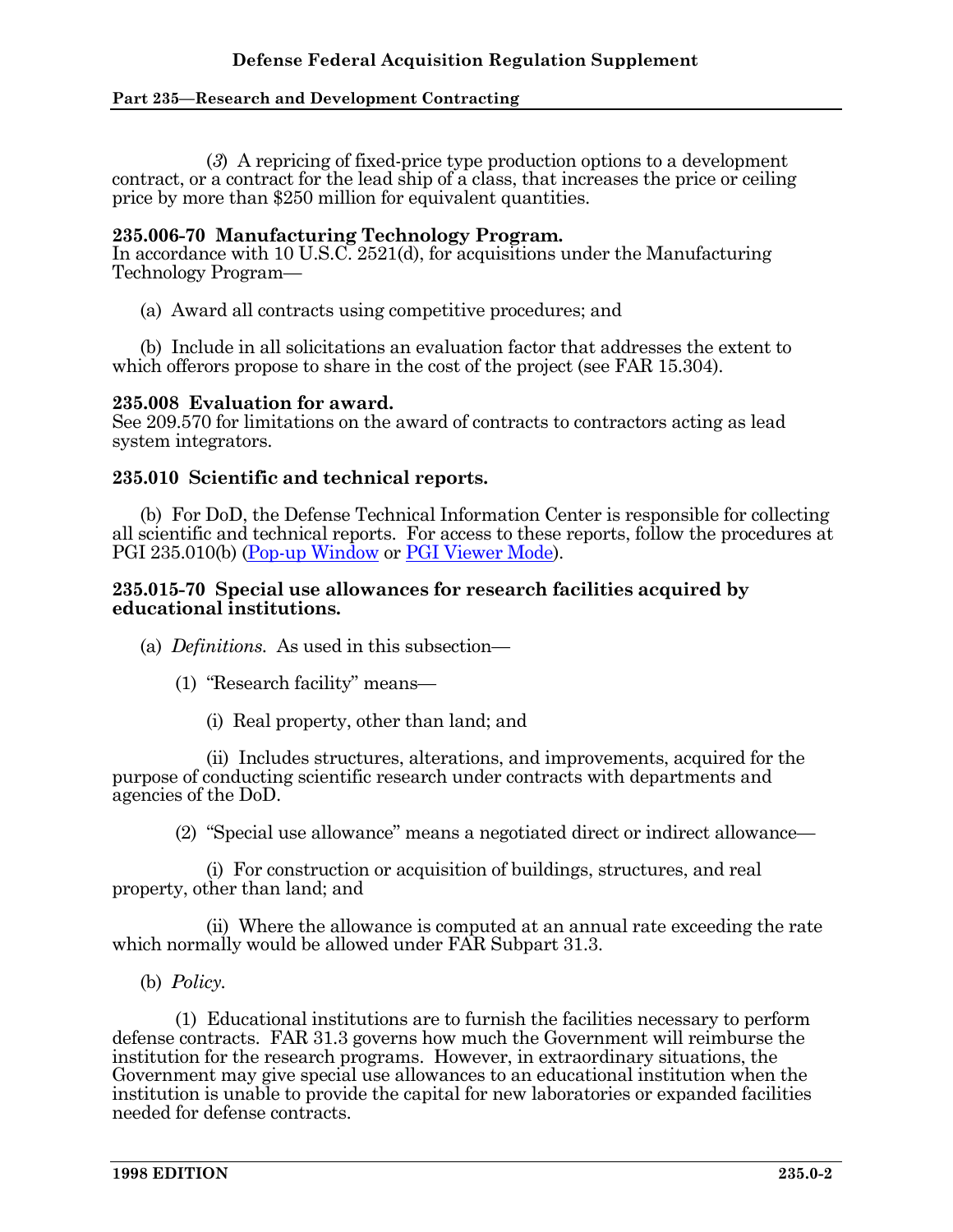(2) Decisions to provide a special use allowance must be made on a case-by-case basis, using the criteria in paragraph (c) of this subsection.

 (c) *Authorization for special use allowance.* The head of a contracting activity may approve special use allowances only when all of the following conditions are met—

(1) The research facility is essential to the performance of DoD contracts;

 (2) Existing facilities, either Government or nongovernment, cannot meet program requirements practically or effectively;

 (3) The proposed agreement for special use allowances is a sound business arrangement;

 (4) The Government's furnishing of Government-owned facilities is undesirable or impractical; and

 (5) The proposed use of the research facility is to conduct essential Government research which requires the new or expanded facilities.

(d) *Application of the special use allowance.*

(1) In negotiating a special use allowance—

 (i) Compare the needs of DoD and of the institution for the research facility to determine the amount of the special use allowance;

 (ii) Consider rental costs for similar space in the area where the research facility is or will be located to establish the annual special use allowance;

(iii) Do not include or allow—

- (A) The costs of land; or
- (B) Interest charges on capital;
- (iv) Do not include maintenance, utilities, or other operational costs;
- (v) The period of allowance generally will be—

(A) At least ten years; or

 (B) A shorter period if the total amount to be allowed is less than the construction or acquisition cost for the research facility;

 (vi) Generally, provide for allocation of the special use allowance equitably among the Government contracts using the research facility;

 (vii) Special use allowances apply only in the years in which the Government has contracts in effect with the institution. However, if in any given year there is a reduced level of Government research effort which results in the special use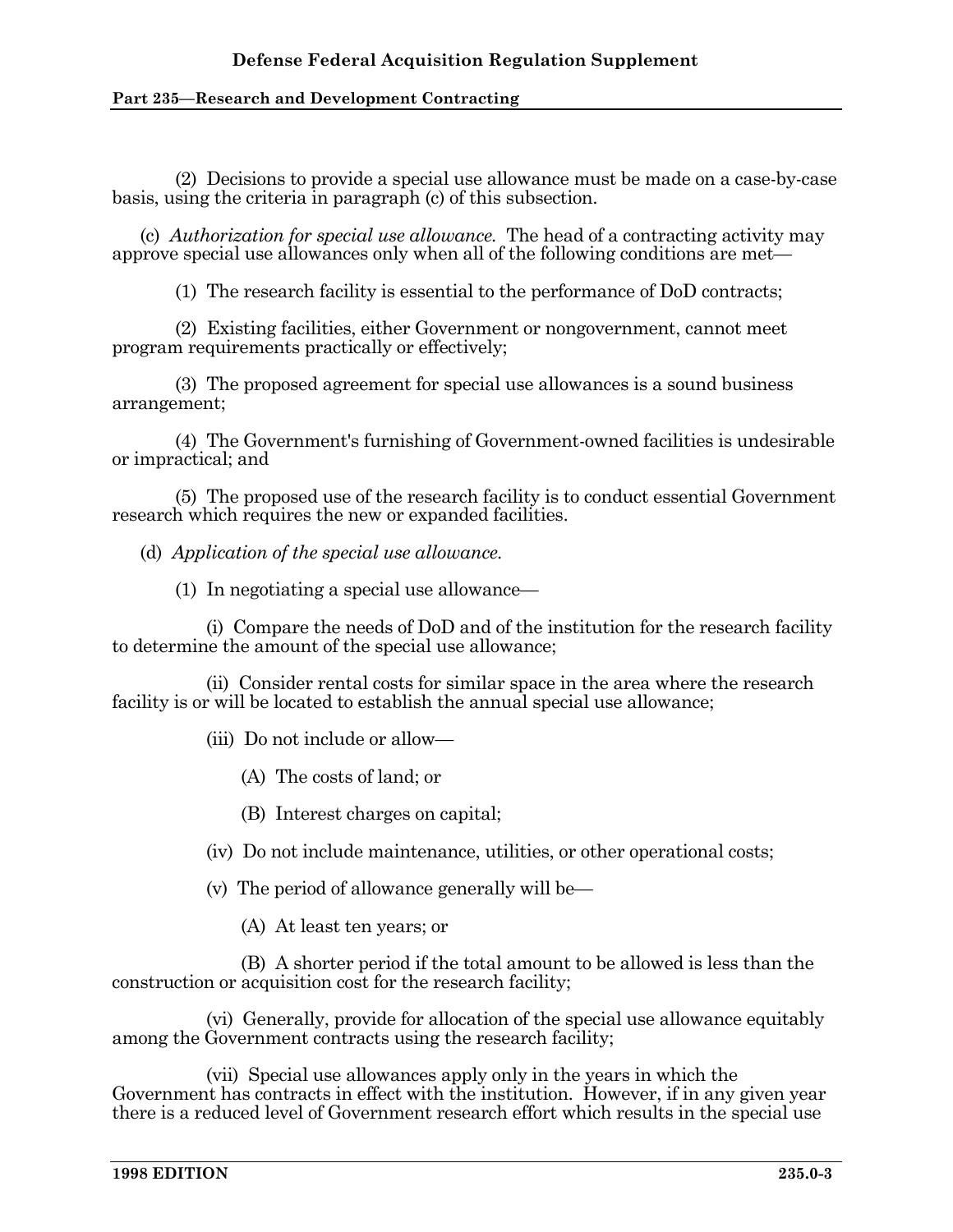allowance being excessive compared to the Government research funding, a separate special use allowance may be negotiated for that year;

 (viii) Special use allowances may be adjusted for the period before construction is complete if the facility is partially occupied and used for Government research during that period.

 (2) A special use allowance may be based on either total or partial cost of construction or acquisition of the research facility.

 (i) When based on total cost neither the normal use allowance nor depreciation will apply—

(A) During the special use allowance period; and

 (B) After the educational institution has recovered the total construction or acquisition cost from the Government or other users.

(ii) When based on partial cost, normal use allowance and depreciation—

 (A) Apply to the balance of costs during the special use allowance period to the extent negotiated in the special use allowance agreement; and

 (B) Do not apply after the special use allowance period, except for normal use allowance applied to the balance.

(3) During the special use allowance period, the research facility—

 (i) Shall be available for Government research use on a priority basis over nongovernment use; and

 (ii) Cannot be put to any significant use other than that which justified the special use allowance, unless the head of the contracting activity, who approved the special use allowance, consents.

 (4) The Government will pay only an allocable share of the special use allowance when the institution makes any substantial use of the research facility for parties other than the Government during the period when the special use allowance is in effect.

(5) In no event shall the institution be paid more than the acquisition costs.

#### **235.016 Broad agency announcement.**

To help achieve the goals of Section 1207 of Pub. L. 99-661 (see Part 226), contracting officers shall—

 (1) Whenever practicable, reserve discrete or severable areas of research interest contained in broad agency announcements for exclusive competition among historically black colleges and universities and minority institutions;

(2) Indicate such reservation—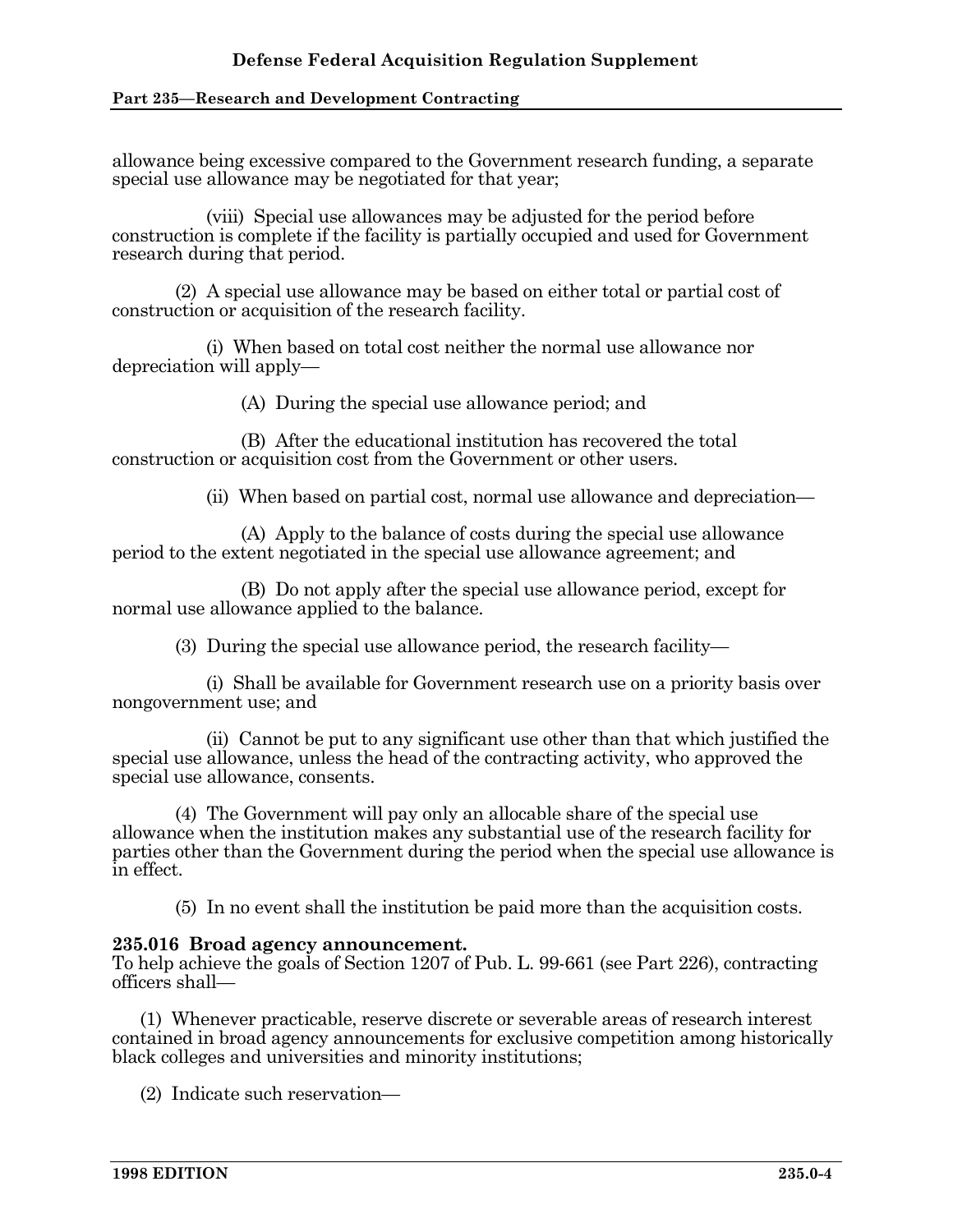- (i) In the broad agency announcement; and
- (ii) In the announcement synopsis (see 205.207(d)).

# **235.017 Federally Funded Research and Development Centers.**

(a) *Policy.*

 (2) No DoD fiscal year 1992 or later funds may be obligated or expended to finance activities of a DoD Federally Funded Research and Development Center (FFRDC) if a member of its board of directors or trustees simultaneously serves on the board of directors or trustees of a profit-making company under contract to DoD, unless the FFRDC has a DoD-approved conflict of interest policy for its members (Section 8107 of Pub. L. 102-172 and similar sections in subsequent Defense appropriations acts).

## **235.017-1 Sponsoring agreements.**

 (c)(4) DoD-sponsored FFRDCs that function primarily as research laboratories (C3I Laboratory operated by the Institute for Defense Analysis, Lincoln Laboratory operated by Massachusetts Institute of Technology, and Software Engineering Institute operated by Carnegie Mellon) may respond to solicitations and announcements for programs which promote research, development, demonstration, or transfer of technology (Section 217, Pub. L. 103-337).

# **235.070 Indemnification against unusually hazardous risks.**

## **235.070-1 Indemnification under research and development contracts.**

 (a) Under 10 U.S.C. 2354, and if authorized by the Secretary concerned, contracts for research and/or development may provide for indemnification of the contractor or subcontractors for—

 (1) Claims by third persons (including employees) for death, bodily injury, or loss of or damage to property; and

 (2) Loss of or damage to the contractor's property to the extent that the liability, loss, or damage—

(i) Results from a risk that the contract defines as "unusually hazardous;"

- (ii) Arises from the direct performance of the contract; and
- (iii) Is not compensated by insurance or other means.

 (b) Clearly define the specific unusually hazardous risks to be indemnified. Submit this definition for approval with the request for authorization to grant indemnification. Include the approved definition in the contract.

#### **235.070-2 Indemnification under contracts involving both research and development and other work.**

These contracts may provide for indemnification under the authority of both 10 U.S.C. 2354 and Pub. L. 85-804. Pub. L. 85-804 will apply only to work to which 10 U.S.C.